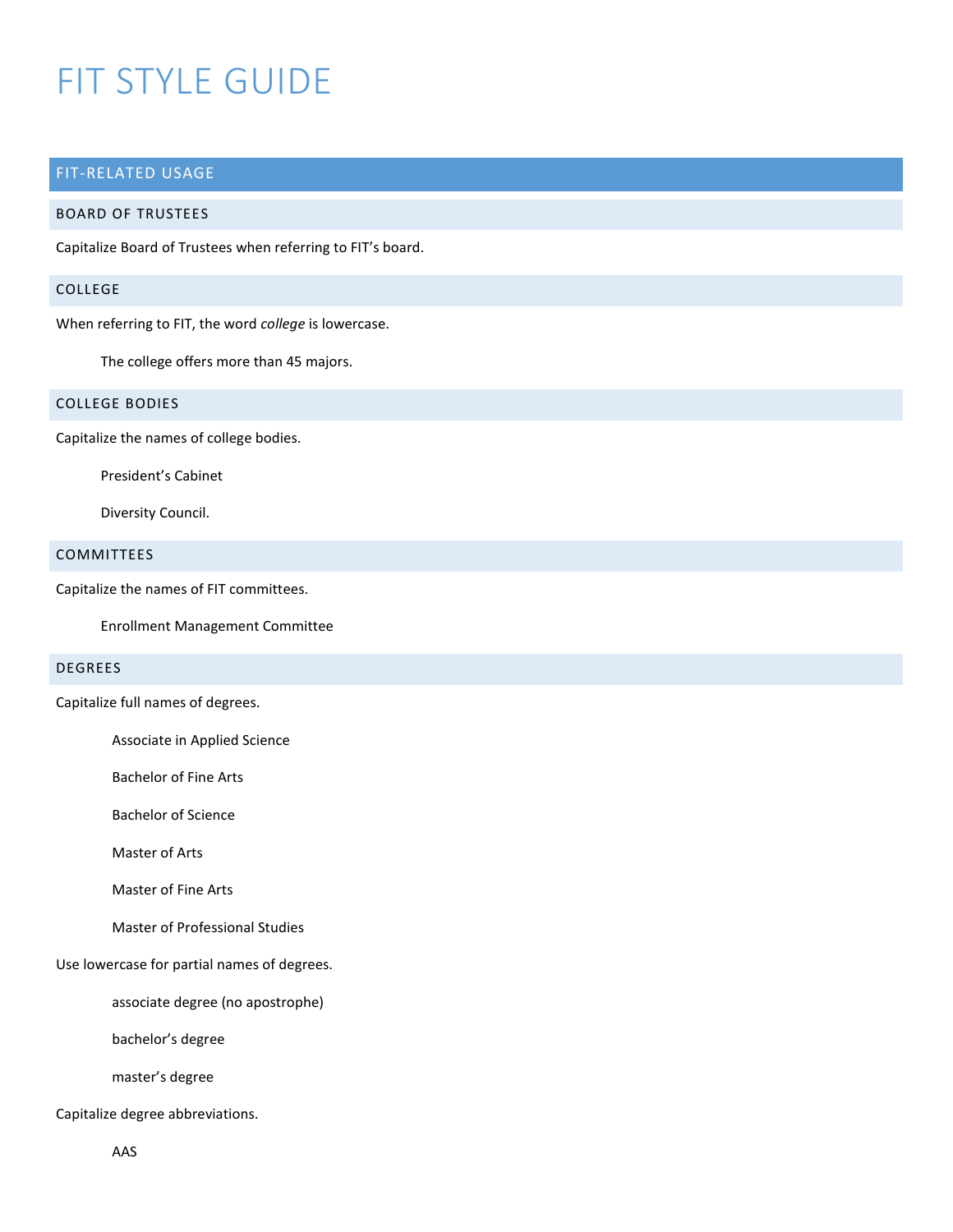| <b>BFA</b> |  |  |  |
|------------|--|--|--|
| <b>BS</b>  |  |  |  |
| MA         |  |  |  |
| <b>MFA</b> |  |  |  |
| MPS        |  |  |  |

#### DEPARTMENTS AND OFFICES

Capitalize the word *department* in an academic department's full name.

Illustration Department

Capitalize the word *office* in an office name.

Office of Admissions

When the name of the department or office is not used, the word *department* or *office* is lowercase.

The department has five faculty members.

## FIT

Write FIT in capital letters without periods.

### INSTITUTIONAL DOCUMENTS

Capitalize official names of institutional documents, such as reports and plans.

FIT Strategic Plan

Facilities Master Plan

Middle States Self-Study

## MAJORS AND PROGRAMS

Capitalize major names and do not use acronyms for majors.

Fashion Business Management (not FBM)

Do not capitalize the word *program* following a major name.

The Fashion Design program offers a number of specializations.

#### **SCHOOLS**

Lower case *the* before FIT school names used in sentences.

If you are interested in noncredit courses, the Center for Continuing and Professional Studies offers …

School Names are as follows.

School of Art and Design

Jay and Patty Baker School of Business and Technology (short form: Baker School of Business and Technology)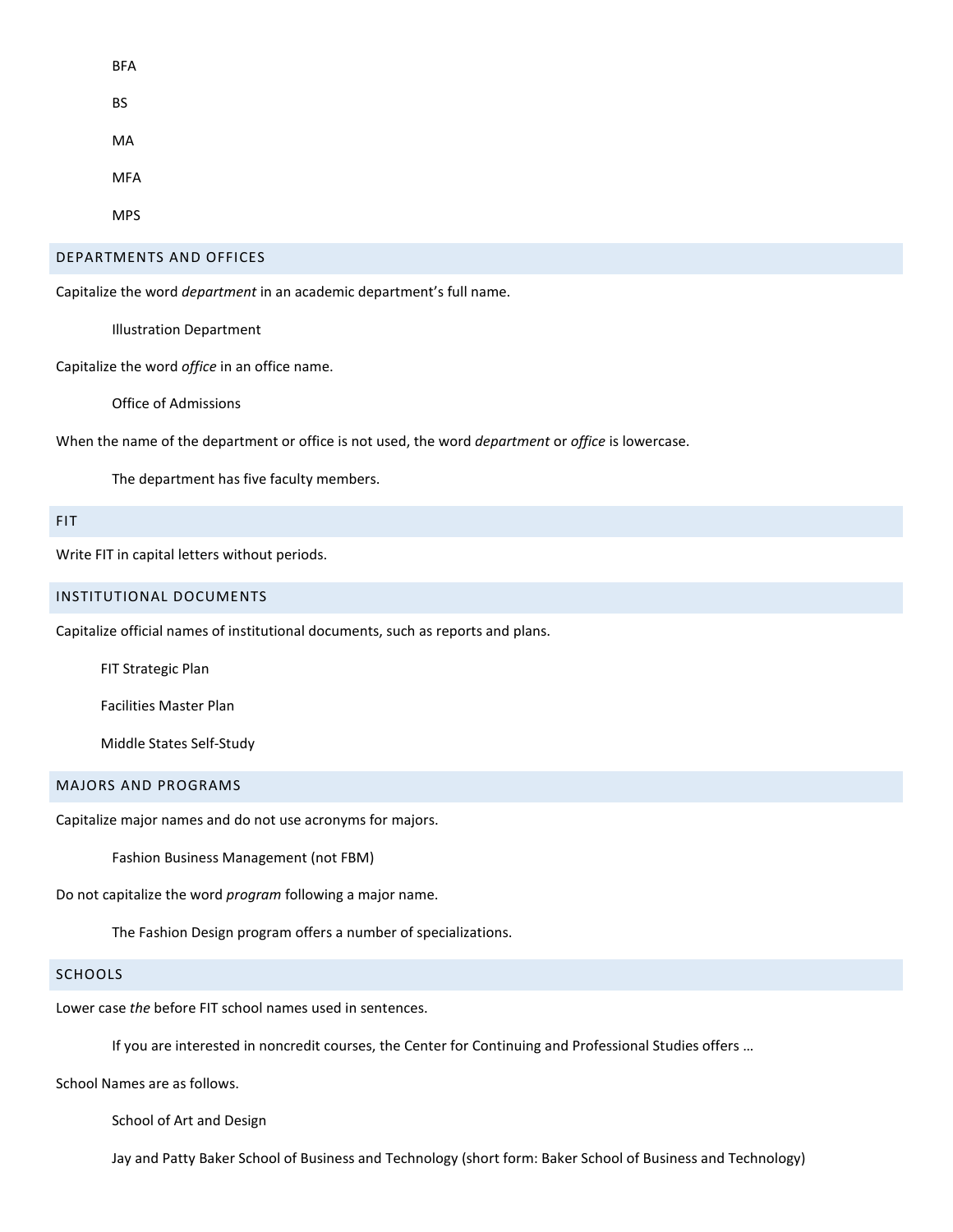School of Graduate Studies

School of Liberal Arts

Center for Continuing and Professional Studies

# SEMESTERS AND SESSIONS

When referring to spring and fall semesters, capitalize *spring* and *fall*. When referring to summer and winter sessions, capitalize *summer* and *winter*. (Note: summer and winter are sessions, not semesters).

Fall semester

Summer session

When referring to summer sessions 1 and 2, use Arabic numerals, not Roman.

Summer 1 (not Summer I)

Summer 2 (not Summer II)

Do not use summerim and winterim.

## STUDENT CLUBS

Capitalize names of student clubs and organizations.

Comic Book Club

Merchandising Society

## TITLES

Job titles are lowercase after a person's name and upper case before a person's name.

Jamie Jones, assistant vice president for Advanced Studies

Assistant Vice President for Advanced Studies Jamie Jones

The assistant vice president for Advanced Studies is responsible for…

## FIT CAMPUS LOCATIONS

#### PHYSICAL ADDRESSES

FIT's mailing address is:

227 West 27th Street New York, NY 10001-5992

When giving the address to provide physical location (rather than for mailing), use the following address, as campus buildings do not display street numbers:

Seventh Avenue at 27th Street New York, NY 10001

Write the room number after the location name, but before the address: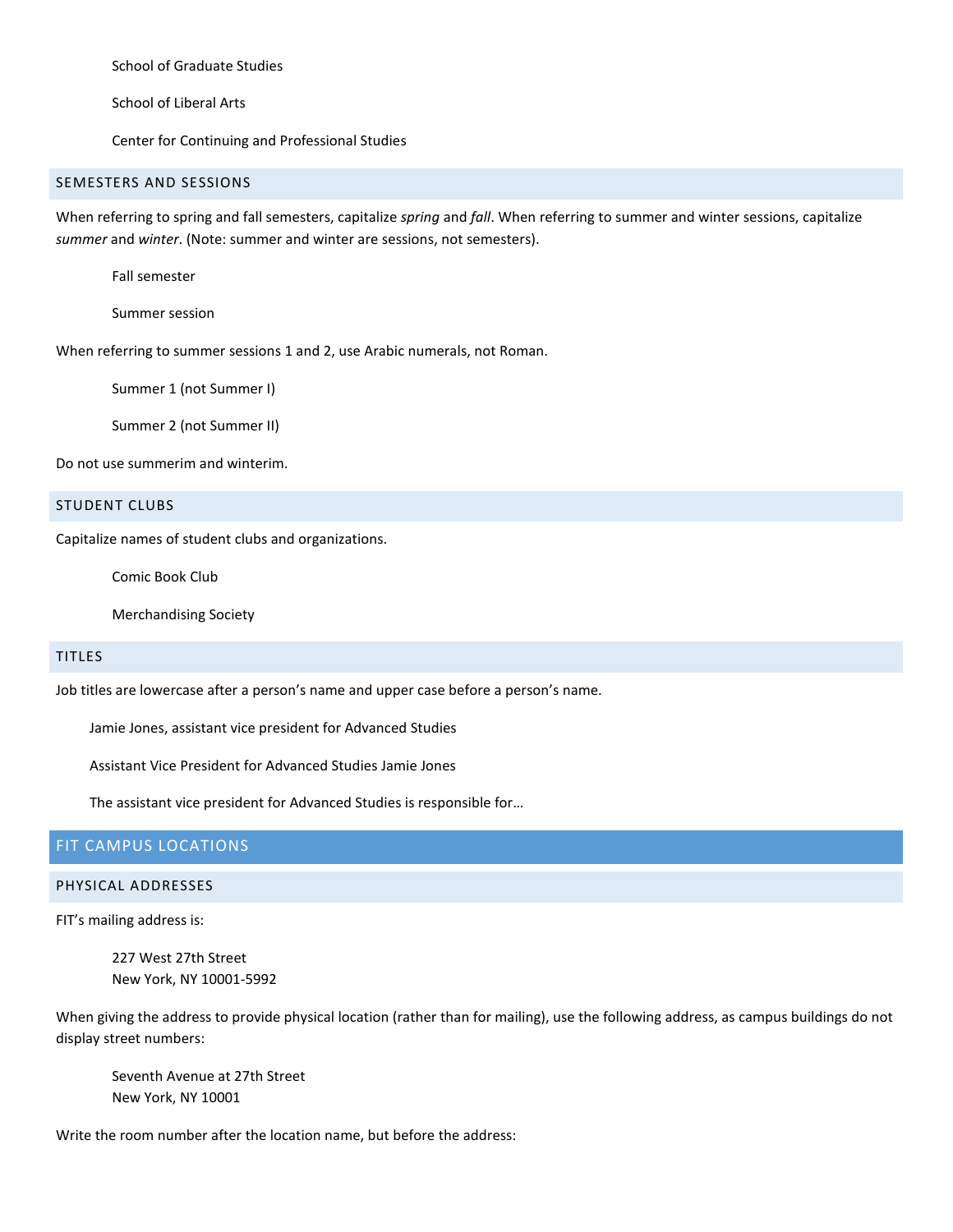Communications and External Relations, Room B905 Seventh Avenue at 27th Street New York, NY 10001

## BUILDINGS

Refer to FIT's buildings by their full names. Do not use letters.

David Dubinsky Student Center (short form: Dubinsky Student Center)

Business and Liberal Arts Center

Marvin Feldman Center (short form: Feldman Center)

Fred P. Pomerantz Art and Design Center (short form: Pomerantz Center)

Shirley Goodman Resource Center (short form: Goodman Resource Center)

#### FLOORS

Lowercase floor references in copy, and uppercase floor references for addresses and listings. Write out floors one through nine. Use numerals for floors 10 and above.

The classroom is on the eighth floor.

New Student Orientation, David Dubinsky Student Center, Sixth Floor

#### GLADYS MARCUS LIBRARY

The library's full name is the Gladys Marcus Library. After first reference, the informal name can be used.

Reference desks in the library are located …

## THE MUSEUM AT FIT

The museum's full name is The Museum at FIT. After first reference, the informal name can be used.

Exhibitions at the museum include …

### RESIDENCE HALLS

Always refer to residence halls as residence halls, not dormitories or dorms.

Alumni Hall

Coed Hall

George S. and Mariana Kaufman Residence Hall (short form: Kaufman Hall)

Nagler Hall

#### ROOMS

Capitalize the word room and the building letter. No space is needed between the building letter and room number.

Room B905

STREET NUMBERS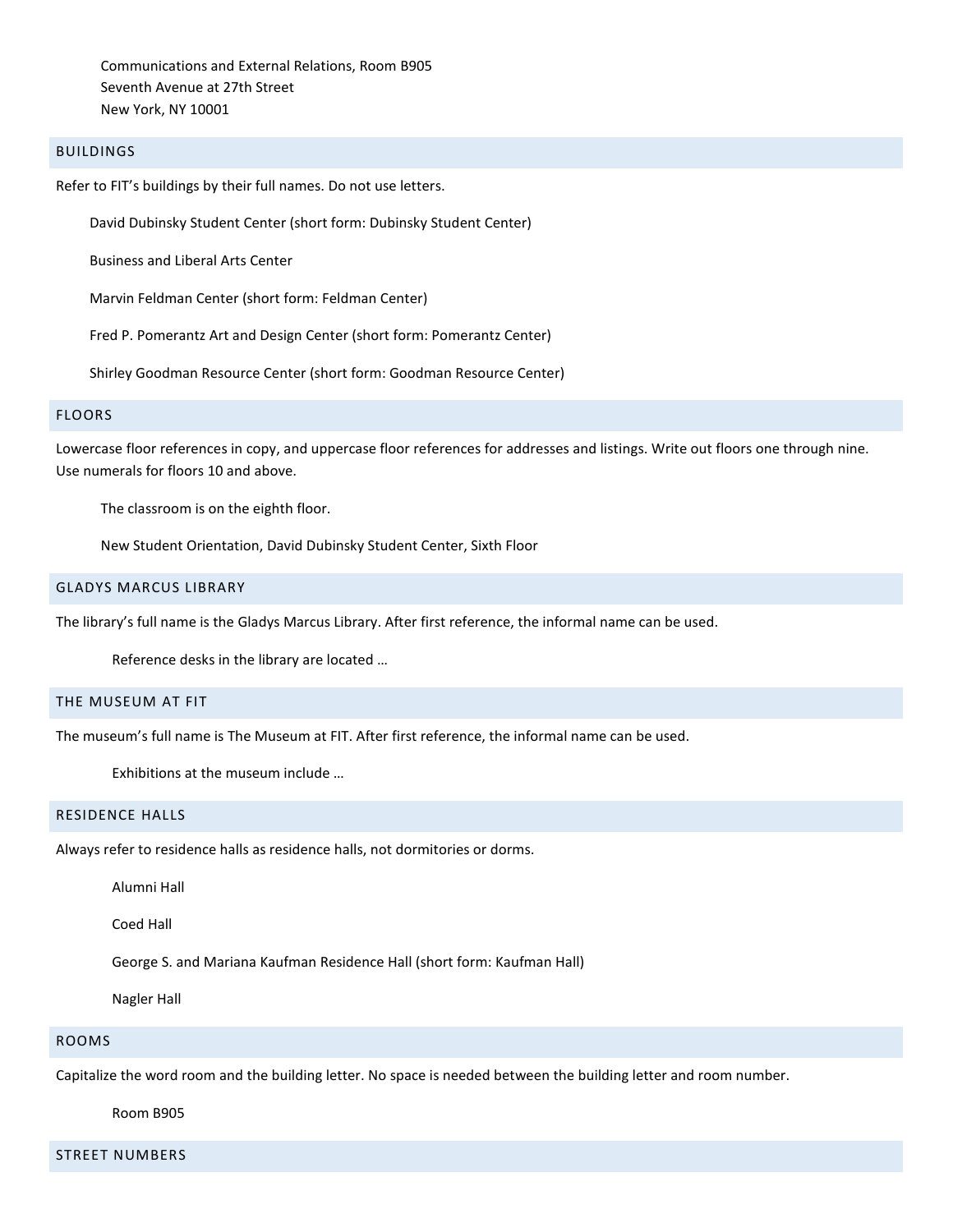Write out streets numbered one through nine and use numerals for streets numbered 10 and above. Write out the name of the avenue when referring to a New York address.

First Avenue

Tenth Avenue

First Street

21st Street

Capitalize street, avenue, boulevard, etc. except when referring to multiples.

First Street, First and Second streets

FIT is between Seventh and Eighth avenues.

### SPECIALIZED ROOMS AND FACILITIES

Specialized rooms and facilities are capitalized.

Annette Green Fragrance Foundation Studio

Game Room

# FIT-SPECIFIC USAGE

### MENSWEAR

When referring to FIT's Menswear program, menswear is one word, without an apostrophe s. (Women's wear, children's wear, etc., are written as two words with an apostrophe s.)

#### PRECOLLEGE PROGRAMS

Where possible, refer to precollege programs as "programs for high school and middle school students."

#### HYPHENS

Do not hyphenate the following words:

precollege

coed

noncredit

nondegree

## PHONE NUMBERS

FIT phone numbers are written as follows: 212 217.7999 (no period after area code)

## PUNCTUATION AND USAGE

## SERIAL COMMAS

Use serial commas when listing three or more items in a series. The last comma follows the next-to-last item.